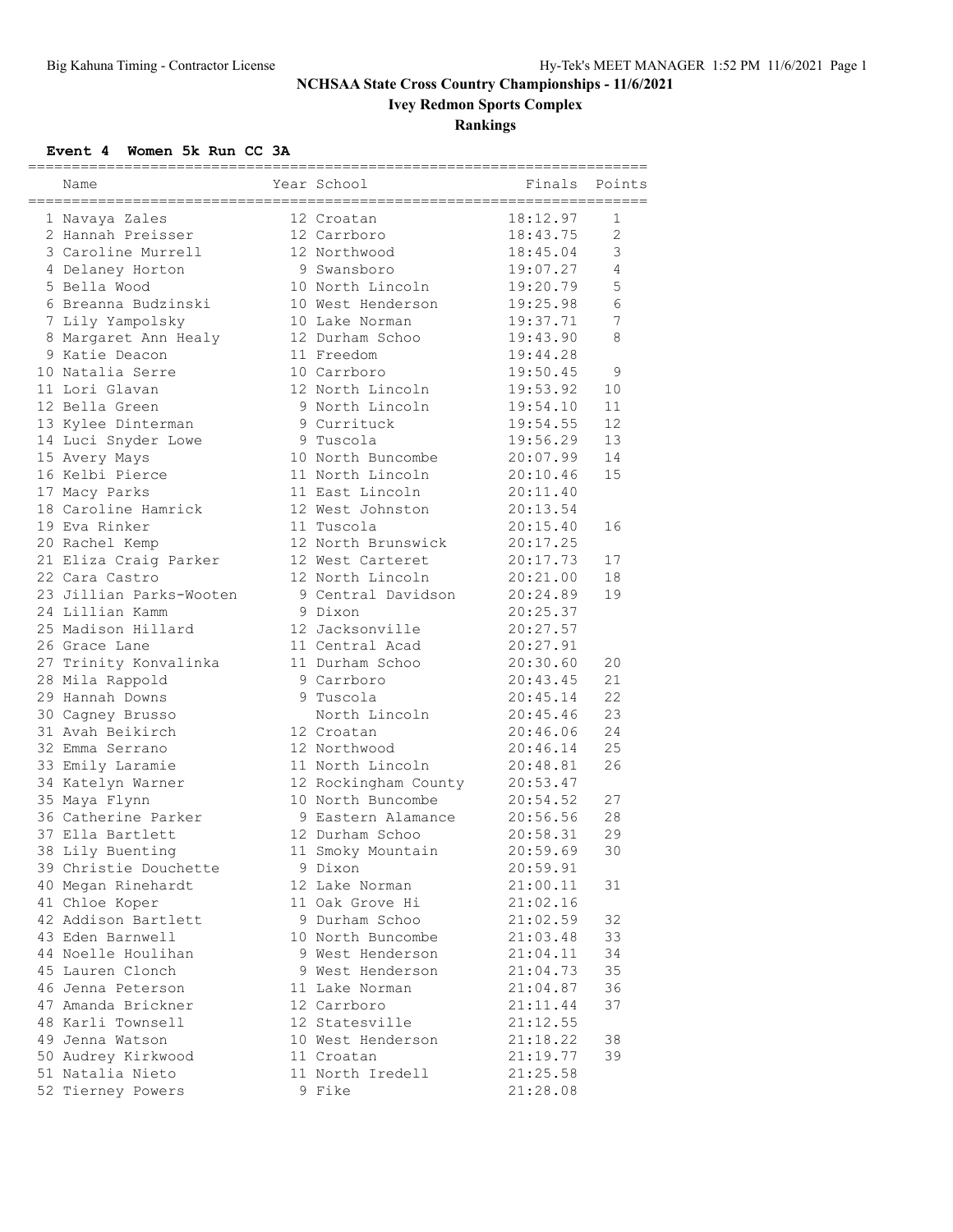**Ivey Redmon Sports Complex**

#### **Rankings**

#### **....Event 4 Women 5k Run CC 3A** 53 Shae Jones 11 West Henderson 21:29.66 40 54 Selah Hill 11 Tuscola 21:30.06 41 55 Lilly Clemmons 11 Williams, Walter M 21:30.63 56 Sara Windsor 12 West Carteret 21:38.17 42 57 Katie Johnson 10 North Buncombe 21:39.59 43 58 Bethany Rymer 12 South Rowan 21:44.32 59 Dahlia Lind 10 South Central 21:46.89 44 60 Zoe Wade 12 Cedar Ridge 21:49.79 61 Makayla Borst 11 Jesse Carson 21:53.50 45 62 Serenity Doran 11 Currituck 21:54.81 46 63 Skylar White 11 E.E. Smith 21:58.75 64 Daniela Flores Gutierrez 10 St. Stephens 21:59.19 65 Thalia Kushman 10 Kings Mountain 22:01.57 66 Ava Lavely 10 Rocky Mount 22:03.43 67 Jasmine Gorney 12 Currituck 22:06.99 47 68 Leah Edwards 9 East Rowan 22:08.95 48 69 Jenna Wheeler 12 West Rowan 22:09.60 70 Gatsby Goode 10 Northwest Cabarrus 22:11.19 71 Madison Quinn 12 South Central 22:11.57 49 72 Sophia Banks 9 North Buncombe 22:12.35 50 73 Bella Counts 12 West Carteret 22:12.98 51 74 Lauren Sochia West Henderson 22:13.14 52 75 Chelsea Kirk 10 Central Davidson 22:13.93 53 76 Griffin Webb 9 Northern Nash 22:15.77 77 Cameran Ladd 10 Croatan 22:17.44 54 78 Mabel Clark 9 East Lincoln 22:18.89 79 Megan Wozniak 12 Lake Norman 22:24.34 55 80 Alyssa Price 12 West Henderson 22:26.29 56 81 Ryan Germain 10 West Carteret 22:26.88 57 82 Alena Pak 11 Eastern Alamance 22:27.64 58 83 Emilie Hayes 10 Croatan 22:28.44 59 84 Elaina Sherline 9 West Carteret 22:29.57 60 85 Natalia Everhart 10 Oak Grove Hi 22:31.68 86 Meredith Bonner 12 East Rowan 22:32.64 61 87 Sadie Featherstone 9 East Rowan 22:32.65 62 88 Ansley Jones 10 West Carteret 22:35.28 63 89 Camden Corley 12 Jesse Carson 22:36.22 64 90 Jadyn Featherstone 10 East Rowan 22:44.07 65 91 Vanessa Salgado 9 Smoky Mountain 22:44.74 66 92 Saline Kulas 10 JH Rose 22:44.96 93 Audrey Hupman 11 Eastern Alamance 22:45.79 67 94 Maia Wilde 12 Smoky Mountain 22:47.01 68 95 Caroline Peterson Lake Norman 22:47.17 69 96 Rocio Rosa 11 Eastern Alamance 22:48.95 70 97 Morgan Tartal 10 Lake Norman 22:51.50 71 98 Brynn Sokolowski 12 Jesse Carson 22:52.49 72 99 Ayla Zales 10 Croatan 22:52.60 73 100 Skylar Ball 9 Tuscola 22:53.34 74 101 Hannah Hale 11 North Buncombe 22:56.36 75 102 Sophie Powers 12 Lake Norman 22:56.53 76 103 Sora Hogan 9 Swansboro 22:58.02 77 104 Emily Landaverde 9 Jesse Carson 22:58.81 78 105 Iyanna Lynch 10 East Rowan 23:05.52 79 106 Alexis Stevenson 10 Tuscola 23:06.32 80 107 Raina Martens 10 Carrboro 23:06.90 81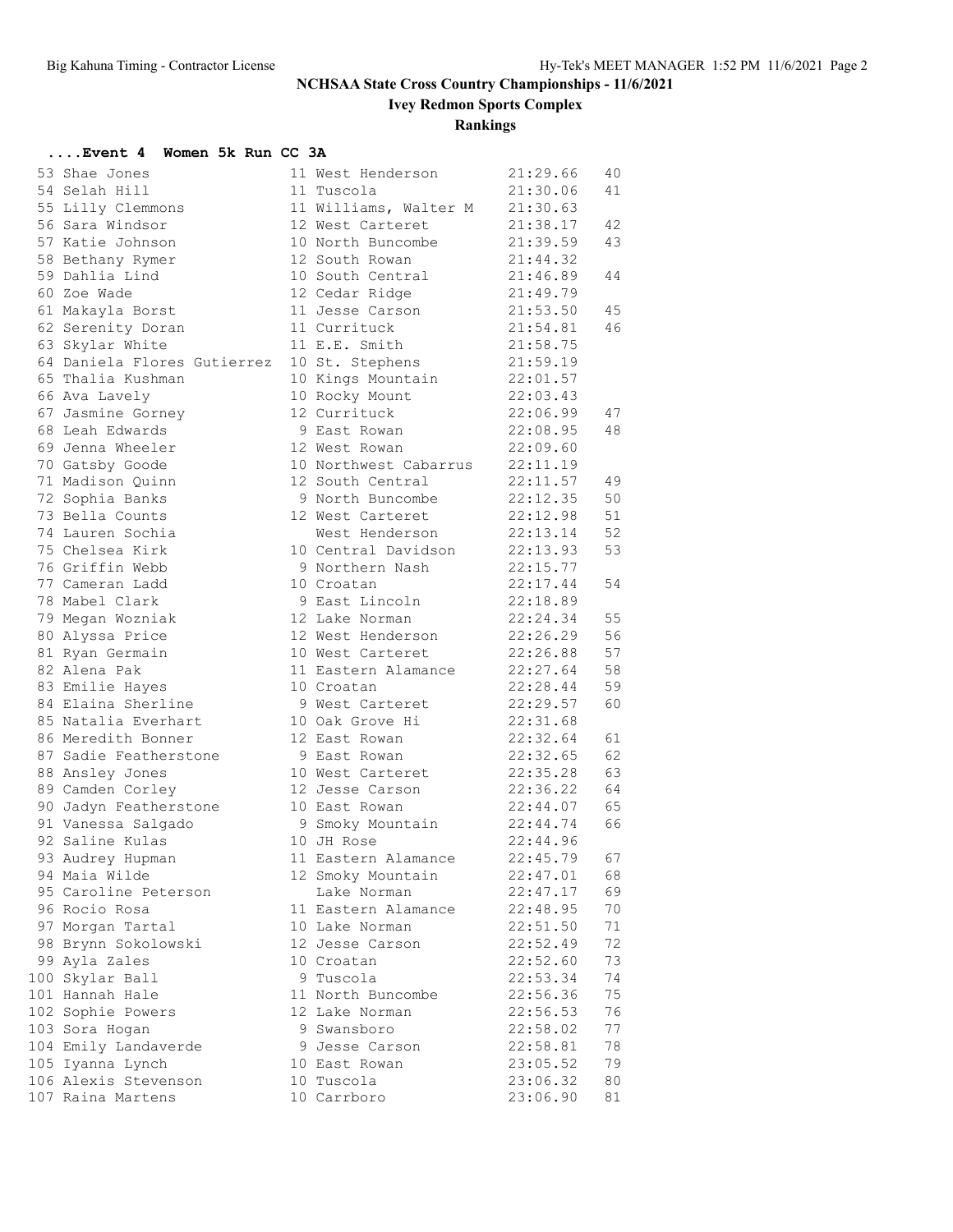**Ivey Redmon Sports Complex**

### **Rankings**

#### **....Event 4 Women 5k Run CC 3A**

| Rank Team                                        | 2<br>3<br>1<br>Total                                     | 4        | 5        | $*6$       | $*7$ | $*8$ | $*9$ |
|--------------------------------------------------|----------------------------------------------------------|----------|----------|------------|------|------|------|
|                                                  | Team Scores                                              |          |          |            |      |      |      |
|                                                  |                                                          |          |          |            |      |      |      |
| 151 Chloe Scott                                  | 10 Eastern Alamance                                      |          | 31:57.05 | 123        |      |      |      |
| 150 Addison Duncan                               | 10 East Rowan                                            |          | 27:34.04 | 122        |      |      |      |
| 149 Emily Johnson                                | 9 South Central                                          | 27:06.76 |          | 121        |      |      |      |
| 148 Neida Ramirez                                | 10 Central Davidson                                      |          | 27:00.18 | 120        |      |      |      |
| 146 Alexis Davis<br>147 Carson Story             | 11 Currituck<br>9 Eastern Alamance                       | 26:43.29 | 26:59.24 | 118<br>119 |      |      |      |
| 145 Morgana McCollough 9 Smoky Mountain 26:37.50 |                                                          |          |          | 117        |      |      |      |
| 144 Marielle Hirkala                             | 9 Swansboro                                              | 26:27.30 |          | 116        |      |      |      |
| 143 Sabrina Cox                                  |                                                          | 26:21.53 |          | 115        |      |      |      |
| 142 Hannah Mason                                 | 9 Currituck<br>9 Central Davidson                        | 25:51.49 |          | 114        |      |      |      |
| 141 Anna Cole                                    | 10 Swansboro 25:42.55                                    |          |          | 113        |      |      |      |
| 140 Emma Barefield                               | 9 Currituck                                              |          | 25:18.29 | 112        |      |      |      |
| 139 Anjali Busse                                 | 10 Central Davidson 25:11.17                             |          |          | 111        |      |      |      |
| 138 Jadiza Jimenez                               | 12 Southern Nash                                         | 24:57.31 |          |            |      |      |      |
| 137 Elysia Hanson                                | 10 Durham Schoo                                          |          | 24:54.01 | 110        |      |      |      |
| 136 Gracie Phillips                              | 11 Central Davidson                                      | 24:52.58 |          | 109        |      |      |      |
| 135 Mackenzie Todd                               | 9 Jesse Carson                                           | 24:44.75 |          | 108        |      |      |      |
| 134 Ra'Nissi Fleming                             | 10 South Central 24:43.59                                |          |          | 107        |      |      |      |
| 133 Hayley Borst                                 | 11 Jesse Carson 24:40.13                                 |          |          | 106        |      |      |      |
| 132 Tyler Collins                                | West Carteret                                            | 24:36.81 |          | 105        |      |      |      |
| 131 Aubrey Garrison                              | 9 Central Davidson                                       | 24:34.36 |          | 104        |      |      |      |
| 130 Annalisse Phillips                           | 10 Tuscola                                               | 24:30.38 |          | 103        |      |      |      |
| 129 Ella Hennessey                               | 12 Northwood 24:28.79                                    |          |          | 102        |      |      |      |
| 128 Isabel Fargo                                 | 11 Carrboro                                              | 24:27.35 |          | 101        |      |      |      |
| 127 Savannah Ibarra                              | 10 South Central 24:23.30                                |          |          | 100        |      |      |      |
| 126 Savannah Wise                                | 10 East Rowan                                            | 24:20.56 |          | 99         |      |      |      |
| 125 Sophia Sutton                                | 10 Swansboro                                             | 24:12.44 |          | 98         |      |      |      |
| 124 Avery Adams                                  | 9 Northwood 24:05.42                                     |          |          | 97         |      |      |      |
| 123 Sydney Markham                               | 10 Northwood 24:05.36                                    |          |          | 96         |      |      |      |
| 122 Tristen Douthat                              | 9 Swansboro 24:05.19                                     |          |          | 95         |      |      |      |
| 121 Willamina Ingle                              | 12 North Buncombe 24:00.15                               |          |          | 94         |      |      |      |
| 120 Sydney Manning                               | 10 Carrboro                                              | 23:50.83 |          | 93         |      |      |      |
| 119 Rokia Sissoko                                | 10 Northwood                                             | 23:44.82 |          | 92         |      |      |      |
| 118 Emma Iacono                                  | 12 Northwood                                             |          | 23:42.82 | 91         |      |      |      |
| 117 Grace Dobson                                 | 12 Eastern Alamance                                      |          | 23:41.84 | 90         |      |      |      |
| 116 Sophia Ammons                                | 11 Smoky Mountain                                        |          | 23:31.68 | 89         |      |      |      |
| 115 Shelby Page                                  | 12 Durham Schoo                                          |          | 23:28.63 | 88         |      |      |      |
| 114 Ashley Reinke                                | 12 Currituck                                             | 23:21.91 |          | 87         |      |      |      |
| 113 Olivia Bledsoe                               | 12 Jesse Carson<br>12 USSE<br>11 Durham Schoo            | 23:20.71 |          | 86         |      |      |      |
| 112 Kendall Barbee                               |                                                          | 23:16.58 |          | 85         |      |      |      |
| 110 Emily Grubbs<br>111 Savannah Godfrey         | 12 South Central 23:10.92<br>12 Harnett Central 23:14.53 |          |          |            |      |      |      |
| 109 Samantha Hall                                | 11 Croatan                                               | 23:09.68 |          | 83<br>84   |      |      |      |
| 108 Kaydince Scanlon                             | 9 Swansboro                                              |          | 23:07.74 | 82         |      |      |      |
|                                                  |                                                          |          |          |            |      |      |      |